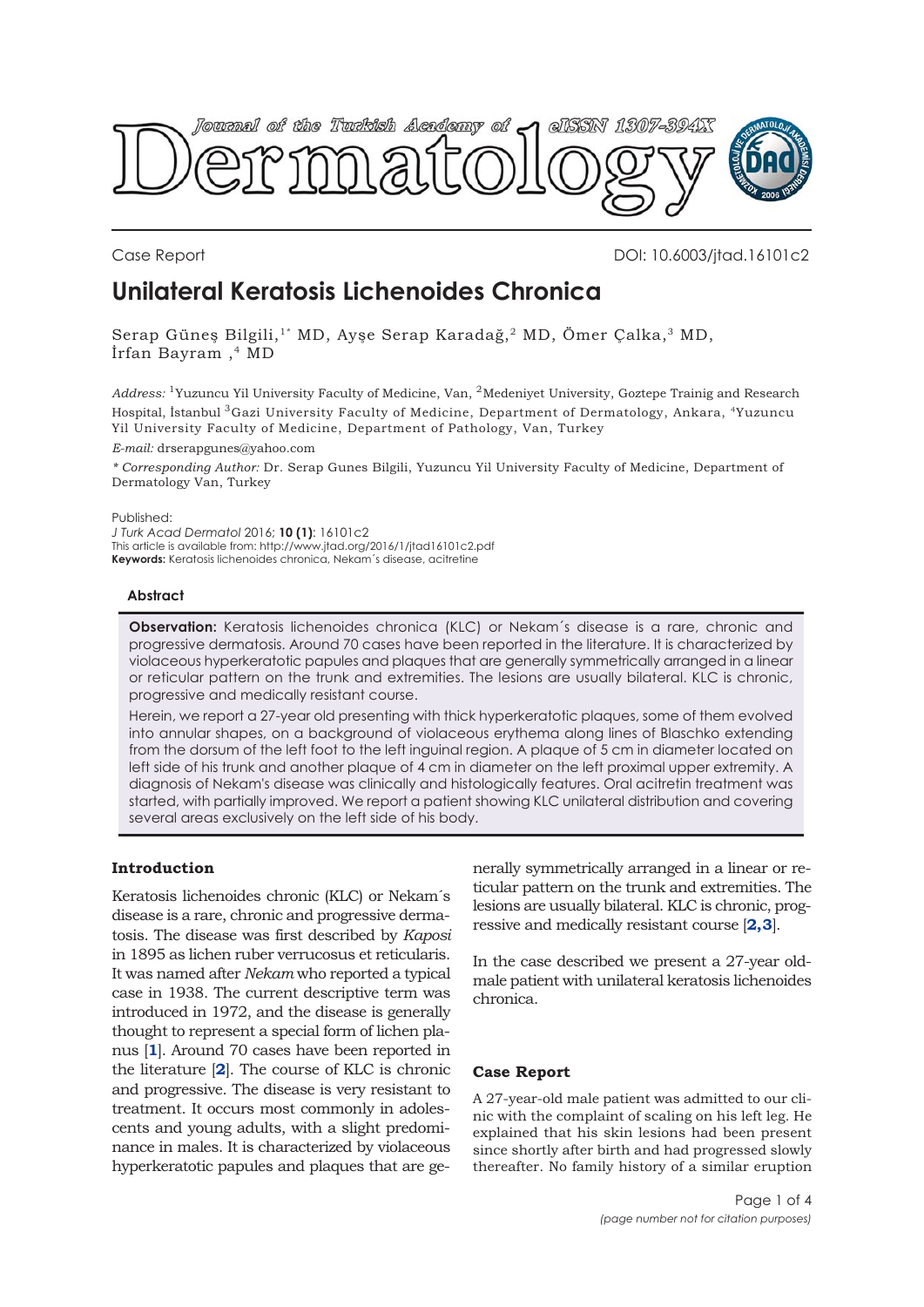*J Turk Acad Dermato*l 2016; **10 (1)**: 16101c2. http://www.jtad.org/2016/1/jtad16101c2.pdf



**Figure 1.** Multiple keratotic papules on the lower limbs

was found. He was taking no medication, and had not been previously treated. Systemic examination was unremarkable.

Dermatologic examination showed thick hyperkeratotic plaques, some evolving into annular shapes, on a background of violaceous erythema along lines of Blascko extending from the dorsum of the left foot to the left inguinal region, a plaque of 5 cm in diameter on left side of his trunk and another plaque of 4 cm in diameter on the left proximal upper extremity (**Figures 1 and 2**).

Complete blood count, blood biochemistry and urinalysis were within normal limits. Histopathology of biopsy obtained from a plaque showed parakeratosis, basket-weave hyperkeratosis, papillomatosis, follicular plugging, wedge-shaped mild hypergranulosis, irregular acanthosis, mild spongiosis, scarce exocytosis of lymphocytes, necrotic keratinocytes, focal vacuolar degeneration, damage of the basal layer, mild edema, pigment incontinence and numerous melanophages in the upper dermis, an increase in the number of capillary vessels and moderate-to-severe perivascular lymphocytic infiltration in the dermis (**[Figure 3](#page-2-0)**). The patient was diagnosed with Nekam's disease based on clinical and histological features.

He was started on oral acitretin 25 mg/day and an ointment containing mometasone furoate plus salicylic acid 5%. At the end of 2-month of the treatment period hyperkeratosis was partially improved (**[Figure 4](#page-2-0)**).



**Figure 2.** Erythematous keratotic keratotic left proximal upper extremity

## **Discussion**

KLC is a rare dermatosis characterized by violaceous papular and nodular lesions, often arranged in a linear and reticulate pattern on the dorsal hands and feet, extremities, and buttocks. The mucous membranes, genitalia, nails, palms, and soles may also be affected [**[1](#page-3-0)**]. The elementary lesions can converge to form warty plaques. These keratotic structures are dry, purple to brown, and sometimes telangiectatic. The papules of the trunk are classically thinner. Moreover, in 75% of the cases, an erythematosquamous eruption on the mediofacial area is found, mimicking seborrheic dermatitis [**[4](#page-3-0)**]. It commonly affects adults aged 20–50 years. There are no known differences in prevalence between genders or races [**[2,](#page-2-0) [3](#page-3-0)**]. KLC of pediatric onset is considered extremely rare. Our knowledge, only 14 reported cases have been present in childhood or started during infancy [**[5, 6](#page-3-0)**]. In adults, KLC developed at a mean age of 28.5 years, 9 while KLC of pediatric onset was congenital in 3 patients and started during the first year of life in all other cases except one (2 years of age) [**[5](#page-3-0)**]. Our patients has this lesions since his birth, and location of his lesions are unilaterally and covering several areas exclusively on the left side of his body.

As KLC similar clinical and histological characteristics with lichen planus, some authors have considered KLC to be a variant of lichen planus. However, other some authors suggested that it was a distinct entity characterized by lichenoid hyperkeratotic papules arranged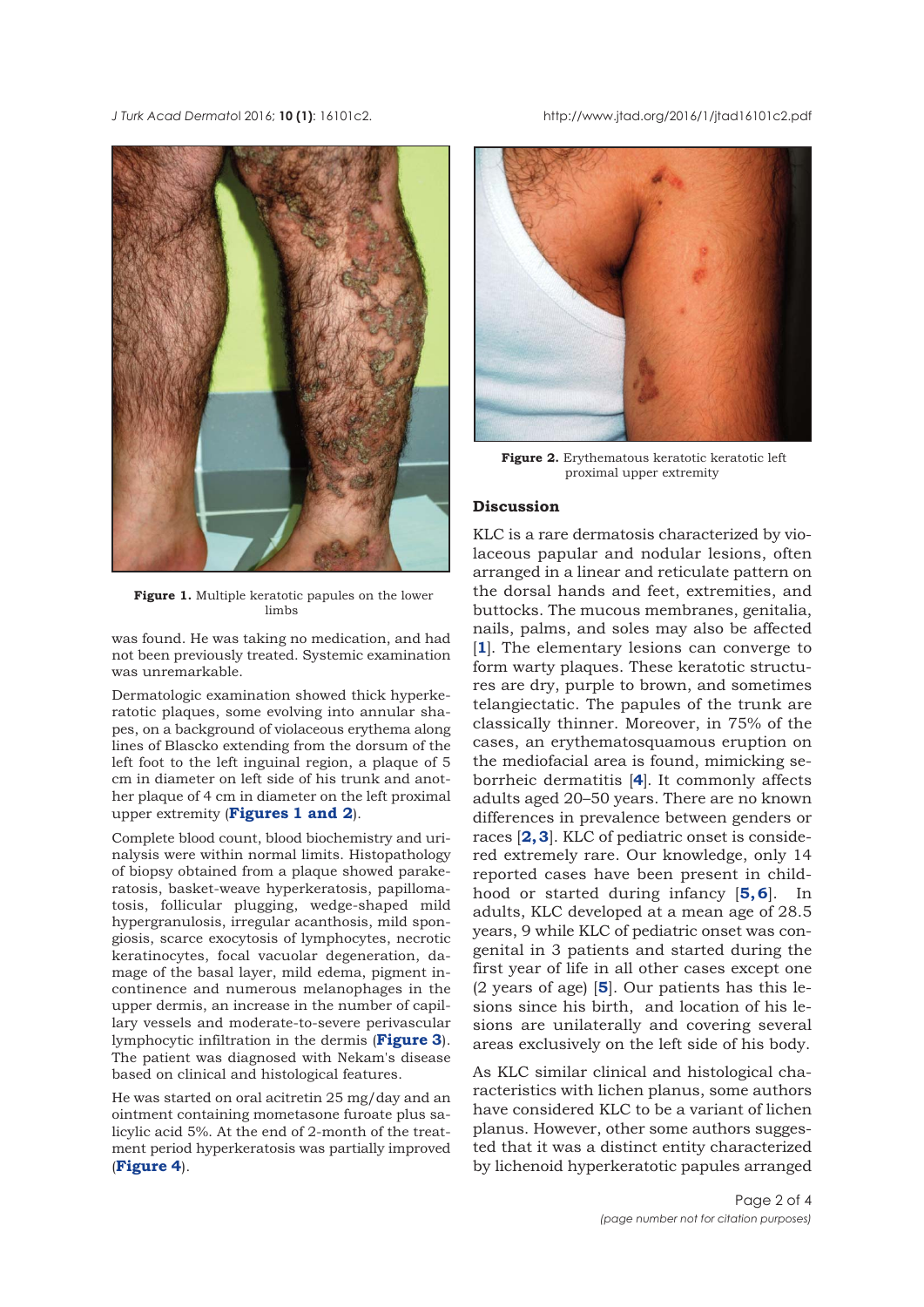### <span id="page-2-0"></span>*J Turk Acad Dermato*l 2016; **10 (1)**: 16101c2. http://www.jtad.org/2016/1/jtad16101c2.pdf



**Figure 3 .** Section showing focal parakeratosis and follicular plugging in the hyperkeratotic cornified layer; acanthosis, vacuolar changes and necrotic keratinocytes in the epidermis; lichenoid inflammatory infiltrate with melanophages in the the dermo-epidermal junction and dilated capillary vessels in the dermis (H & E stain, x10)

in a linear pattern, erythematosquamous plaques and seborrheic dermatitis on the face, the absence of intense pruritus and the resistance to treatment of KLC [**[2, 7](#page-3-0)**]. Our patient hasn't got intense pruritus.

In 50 percent of cases adult onset KLC, the disorder involves the oral or genital mucous membranes, presenting as ulcerations, infiltration or inflammation. The ocular area and nails may be involved [**1, [5](#page-3-0)**]. In the patients of pediatric onset of KLC haven't got oral, genital, eye and nail lesions [**[5](#page-3-0)**]. Our patient hasn't got oral, genital, nail and eye involvement too.

Histological examination of KLC reveals lichenoid dermatitis with hyperkeratosis, focal parakeratosis, numerous necrotic keratinocytes, irregular acanthosis and corneal plugs, a band-like inflammatory subepidermal infiltrate and colloid bodies. The granular layer may increase or decrease. There may be vacuolar alteration of the basal layer along the dermoepidermal junction [**2, [8](#page-3-0)**]. The histopathologic findings of our patient are compatible with KLC.

The differential diagnosis of the disease includes lichen planus, folliculotropic lichenoid eruption, pityriasis rubra pilaris, mycosis fungoides and drug eruptions [**2, 3**]. The characteristic linear arrangement of the lesions, facial involvement, typical oral lesions, absence of Wickham's striae, the long-term evo-



**Figure 4 .** The appearance of lesions after treatment

lution, and ineffectiveness of systemic corticosteroids are useful features that help in the differentiation of KLC and lichen planus [**3, [5](#page-3-0)**]. A diagnosis of KLC was made, based upon typical clinical and histopathological findings.

Therapy with keratolytic agents, tar, glucocorticoids, antimalarial agents, sulfones, gold, superficial x-ray therapy, and cyclosporine is usually ineffective [**1, [8](#page-3-0)**]. Successful treatment has been reported with oral PUVA, bath-PUVA, oral retinoids (acitretin or isotretinoin) and topical calcipotriol [**[7, 8, 9](#page-3-0)**]. Our patients received oral acitretin 25 mg/day and an ointment containing mometasone furoate plus salicylic acid 5%. His lesions cured partially.

### **References**

- 1. Douri T, Shawaf AZ. Keratosis lichenoides chronica: report of a new case with partial response to PUVA therapy. Dermatol Online J 2005; 11: 28. PMID: 16150236
- 2. Martins LC, Horne M, Moreira Júnior DN, Follador I, Almeida VR. Keratosis lichenoides chronica--case report. An Bras Dermatol 2011; 86: 148-151. PMID: 22068797
- 3. Adişen E, Erdem O, Celepçi S, Gürer MA. Easy to diagnose, difficult to treat: keratosis lichenoides chro-